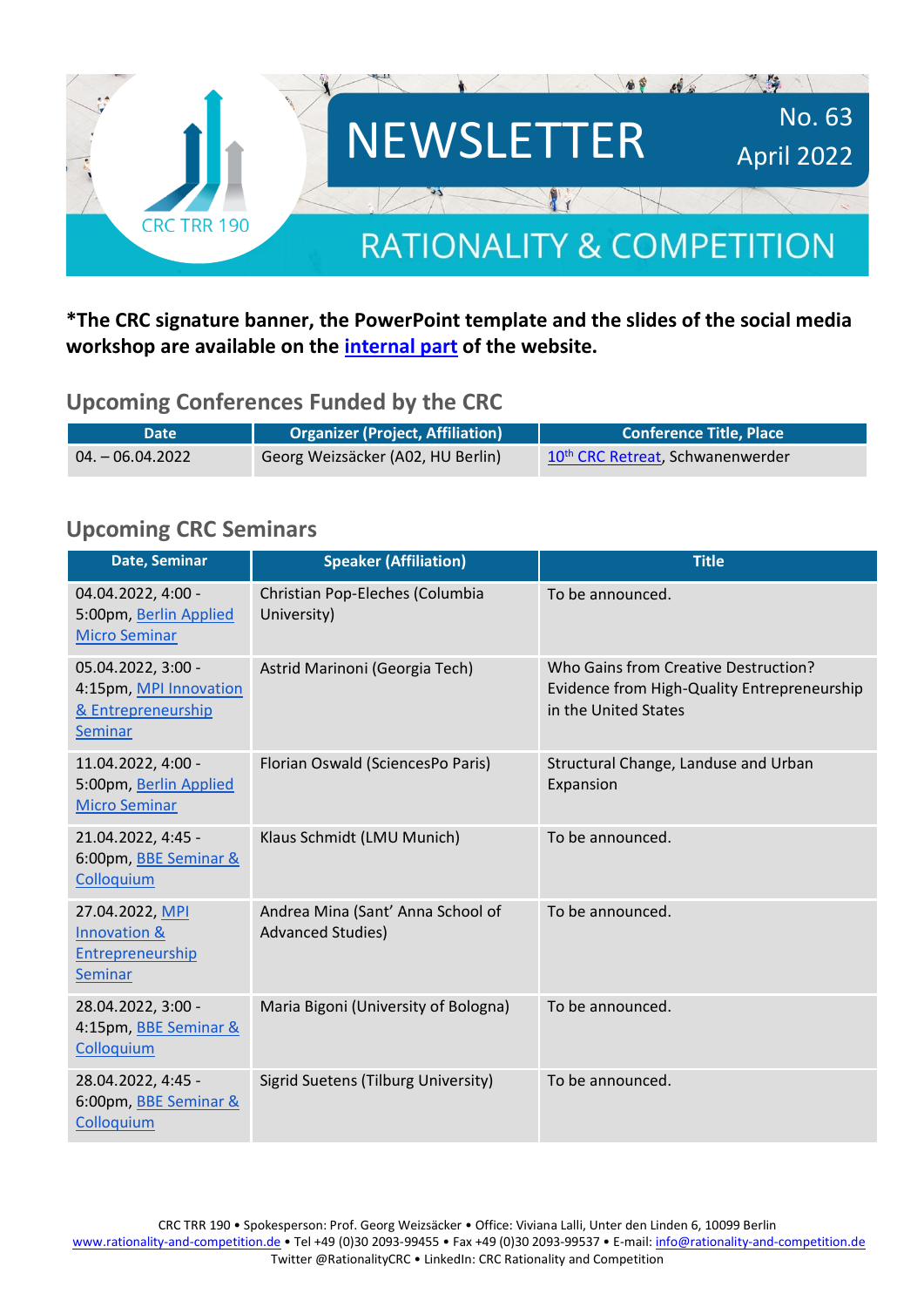## **New CRC Discussion Papers**

| <b>Number</b> | <b>CRC member (Project, Affiliation)</b>                         | <b>Title, Coauthor(s)</b>                                                                                                                          |
|---------------|------------------------------------------------------------------|----------------------------------------------------------------------------------------------------------------------------------------------------|
| 321           | Andreas Peichl (A09, ifo Institute and<br>LMU Munich)            | Inequality and Income Dynamics in Germany<br>(with Moritz Drechsel-Grau, Johannes<br>Schmieder, Kai D. Schmid, Hannes Walz and<br>Stefanie Wolter) |
| 322           | Florian Englmaier (B05, LMU Munich),<br>Hoa Ho (B01, LMU Munich) | Microfinance Loan Officers Before and<br>During Covid-19: Evidence from India (with<br>Kristina Czura, Lisa Spantig)                               |

## **Upcoming CRC Guests**

| <b>Date</b>         | Visitor (Affiliation)                | <b>Details</b>                     |
|---------------------|--------------------------------------|------------------------------------|
| 11.04. - 15.04.2022 | Alexander Ludwig (Goethe University) | Is joining project A02 as a guest. |

#### **New Publications**

| Journal, Vol., pp                       | <b>CRC Member (Project, Affiliation)</b>                           | <b>Title, Coauthor(s)</b>                                                                             |
|-----------------------------------------|--------------------------------------------------------------------|-------------------------------------------------------------------------------------------------------|
| Games and Economic<br>Behavior, 133, 5  | Rustamdjan Hakimov (A06, WZB Berlin<br>and University of Lausanne) | Parallel Markets in School Choice (with<br>Mustafa Oguz Afacan, Piotr Evdokimov,<br>Bertan Turhan)    |
| Canadian Journal of<br>Economics, 54, 4 | Andreas Haufler (B07, LMU Munich)                                  | Multinational Banks in Regulated Markets: Is<br>Financial Integration Desirable? (with Ian<br>Wooton) |

# **New/Leaving CRC Members**

| <b>Date</b> | <b>CRC Member (Project, Affiliation)</b> | <b>Details</b> |
|-------------|------------------------------------------|----------------|
| 01.01.2021  | Paul Schüle (A09, ifo Institute)         | New member.    |
| 01.01.2021  | Marc Stöckli (A09, ifo Institute)        | New member.    |

## **Miscellaneous**

| <b>Date</b>       | <b>CRC Member (Project, Affiliation)</b> | <b>Details</b>                                                                                                                                                                                                                                                                                                                                        |
|-------------------|------------------------------------------|-------------------------------------------------------------------------------------------------------------------------------------------------------------------------------------------------------------------------------------------------------------------------------------------------------------------------------------------------------|
| <b>March 2022</b> | Joachim Winter (A01, LMU Munich)         | Has received a prize.<br>Wissenschaftspreis 2022, Deutsche<br>Gesellschaft für Gesundheitsökonomie<br>(DGGÖ), awarded for the paper "Inattention<br>and switching costs as sources of inertia in<br>Medicare Part D", published in September<br>2021 in the AER with co-authors Florian<br>Heiss, Daniel McFadden, Amelie<br>Wuppermann, and Bo Zhou. |
| April - July 2022 | Klaus Schmidt (B01, LMU Munich)          | Will spend his sabbatical at HU Berlin.                                                                                                                                                                                                                                                                                                               |
| April - July 2022 | Monika Schnitzer (B04, LMU Munich)       | Will spend her sabbatical at HU Berlin.                                                                                                                                                                                                                                                                                                               |